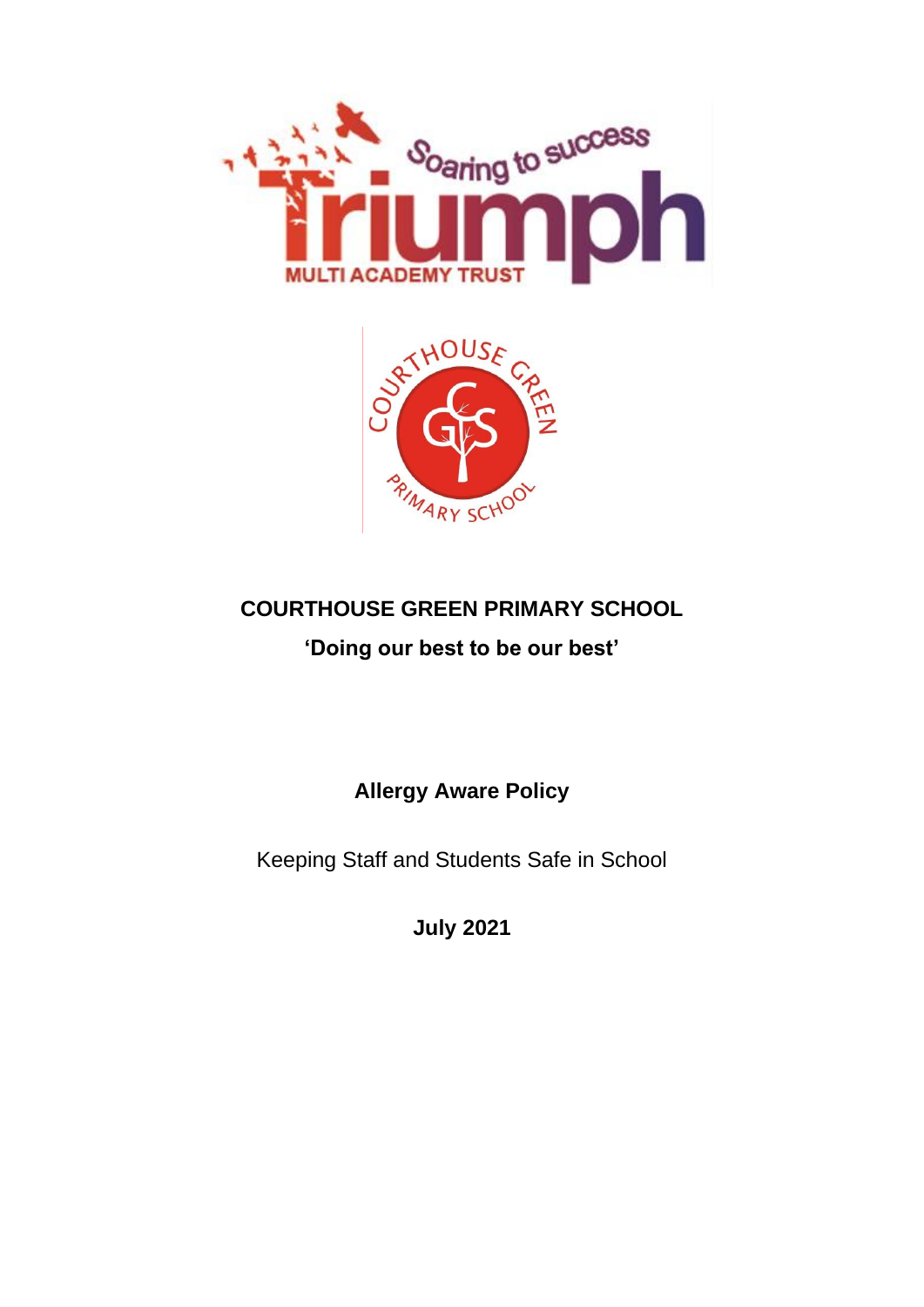#### **Introduction**

Courthouse Green Primary School is food allergy aware. This is a change from our previous policy which stated we were 'nut free'. This change is to better reflect what efforts we can all do to minimise the risk to children with allergies whilst appreciating that we cannot be completely confident that all food items brought in are nut free or that another child has not consumed nuts before coming into school.

There are a considerable number of students at our school who have severe **food allergies**. The most common of these allergens are **peanuts**, tree nuts, dairy, eggs, shellfish, kiwi, soy and wheat. The most serious risk in our school is **nut allergies** which can cause life threatening anaphylactic reactions to some of our students.

Education and awareness are key to keeping students with potentially life-threatening allergies safe and to this end Courthouse Green School is an 'Allergy Aware' school. We are committed to provide a safe environment that is inclusive for all children, so we ask that parents please be aware of what you are sending with your children to school, and avoid sending items that contain peanuts or tree nuts and specifically kiwi fruit.

#### **Aims of this policy**

- To provide a safe learning environment for all members of Courthouse Green School
- To raise awareness of all members of the community regarding severe allergies

### **Management**

The Allergy Aware policy will be managed by:

- Parents and caregivers being requested NOT to send food to school that contains nuts, especially peanuts. This includes all types of nuts, peanut butter, Nutella and food containing nuts.
- Parents and caregivers being requested NOT to send in kiwi fruit.
- Our school kitchen is 'Allergy Aware' and systems are in place to manage allergies
- Staff supervising eating at lunchtime.
- Students being encouraged NOT to share food.
- Students being encouraged to wash hands before and after eating.
- Staff training in understanding and dealing with Anaphylaxis (severe allergic reactions) as the need arises.

### **Promotion**

The policy will be promoted by:

- Publication of this policy on the school website.
- Staff being informed and provided with training opportunities
- Pupils being informed via teachers, support staff and signs.
- Everyone to be responsible when eating and handling food inside of school.
- Helping students to understand that foods they can enjoy eating can also be dangerous to others.
- Encouraging students to support their class mates with allergies by eating and handling food responsibly.

Courthouse Green staff receive training and information related to many life threatening conditions common to our community. These conditions include anaphylaxis and diabetes. Students with life threatening conditions have health care plans outlining their condition and the safety procedures required of school staff members in the event of an emergency. These health care plans are posted in the classroom for all staff members who work with the individual to read and become familiar with the care required.